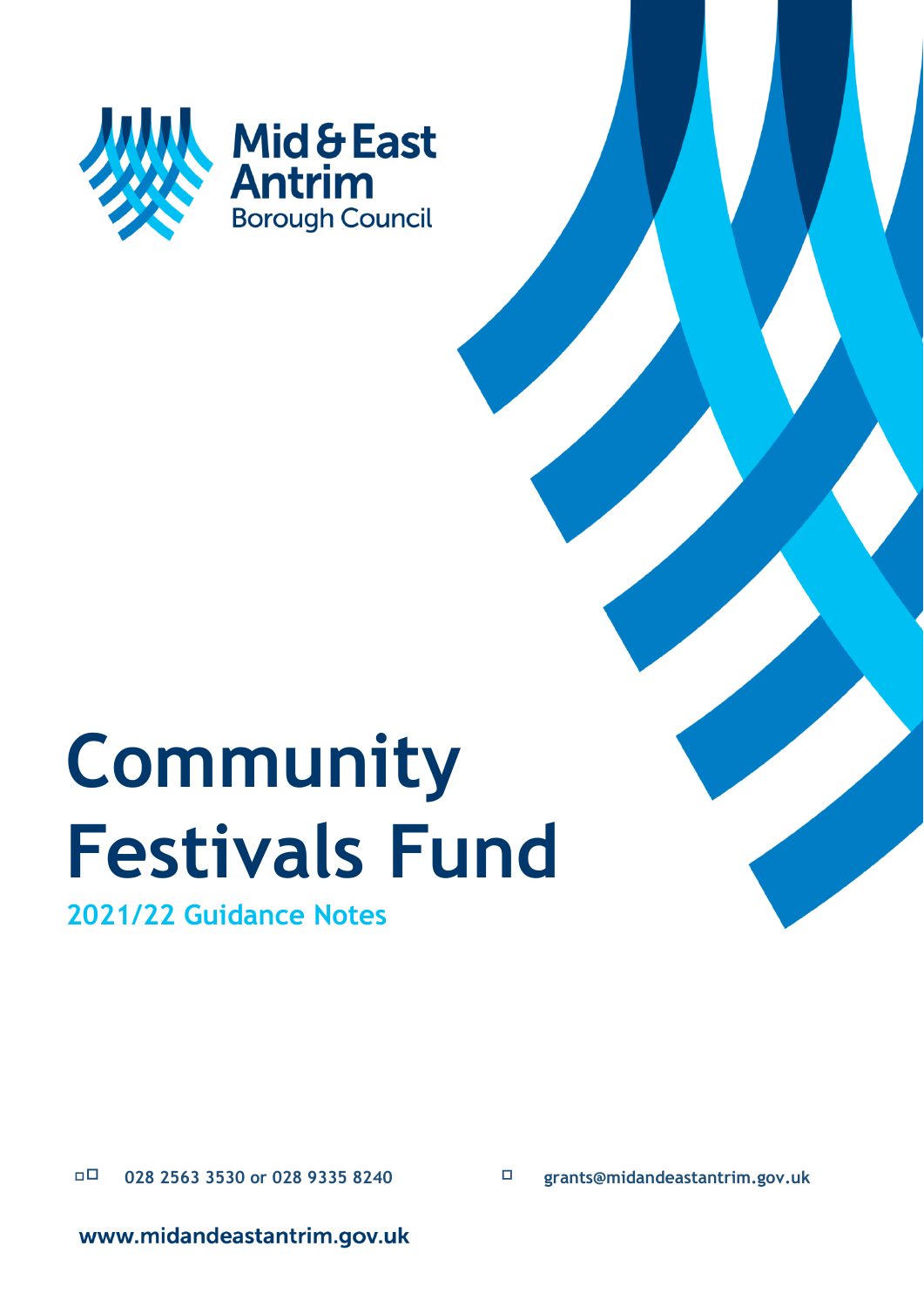Applicants are reminded that the outbreak of the COVID-19 Coronavirus is an unprecedented global event and advice is constantly being updated. The latest advice from the UK government and the NHS can be found at [www.gov.uk/coronavirus.](http://www.gov.uk/coronavirus)

**All activities for which grant is provided must be planned and undertaken in compliance with the Government's social distancing guidance, to protect everyone from the risk of infection.** 

**Organisers of all awarded activities must also ensure they adhere to maximum numbers permitted to attend as indicated by the Executive Office.**

The most up to date information can be found at [https://www.nidirect.gov.uk/](https://eur01.safelinks.protection.outlook.com/?url=https%3A%2F%2Fwww.nidirect.gov.uk%2F&data=04%7C01%7CChristine.Barnhill%40midandeastantrim.gov.uk%7C8fc5e11141574d35b0a908d90563ab1b%7C54a722d029fa45c7b8d0b56f419033cd%7C0%7C0%7C637546747890616877%7CUnknown%7CTWFpbGZsb3d8eyJWIjoiMC4wLjAwMDAiLCJQIjoiV2luMzIiLCJBTiI6Ik1haWwiLCJXVCI6Mn0%3D%7C1000&sdata=LEeuYW%2FNIrs67IeYOb%2FoT3fp67P4z4CgrhA1LQhqwuE%3D&reserved=0) and [https://www.publichealth.hscni.net/](https://eur01.safelinks.protection.outlook.com/?url=https%3A%2F%2Fwww.publichealth.hscni.net%2F&data=04%7C01%7CChristine.Barnhill%40midandeastantrim.gov.uk%7C8fc5e11141574d35b0a908d90563ab1b%7C54a722d029fa45c7b8d0b56f419033cd%7C0%7C0%7C637546747890626844%7CUnknown%7CTWFpbGZsb3d8eyJWIjoiMC4wLjAwMDAiLCJQIjoiV2luMzIiLCJBTiI6Ik1haWwiLCJXVCI6Mn0%3D%7C1000&sdata=j9pwNvmNzkEtDKudU00yqgdiQjIqXK3x4%2BIpaIh718Q%3D&reserved=0)

**Any awarded projects will require them to be held in accordance with the dates outlined in the scheme guidance notes.**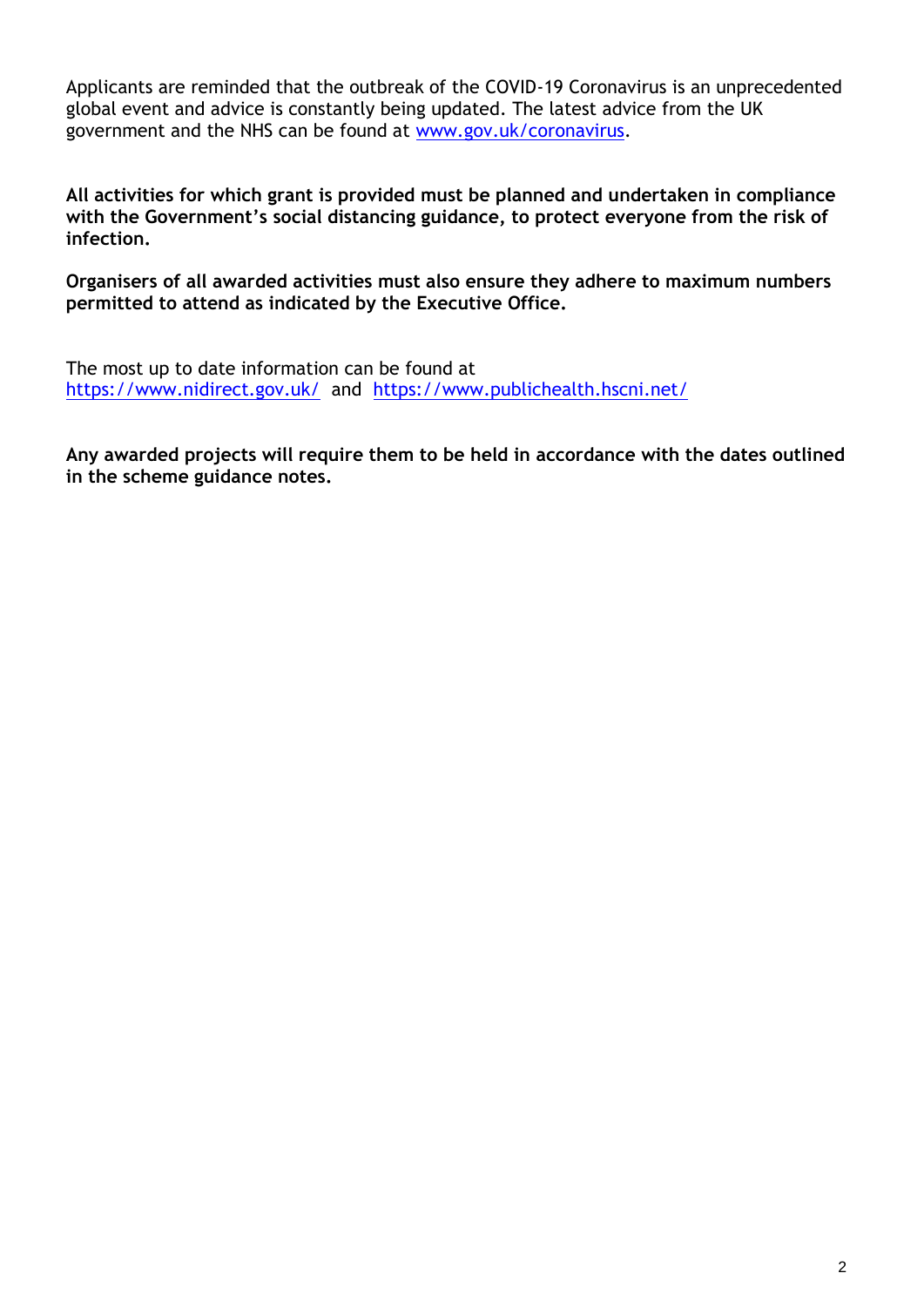## **Contents**

|    | 1. Purpose of the Fund                            | Page 4  |
|----|---------------------------------------------------|---------|
| 2. | Objective of the Fund                             | Page 4  |
| 3. | Definition of a Festival                          | Page 4  |
|    | 4. Equality of Opportunity & Good Relations       | Page 5  |
|    | 5. General Principles Applying to the CFF         | Page 5  |
|    | 6. Exclusions                                     | Page 5  |
| 7. | <b>Traditional Cultural Events Criteria</b>       | Page 6  |
|    | 8. Who is eligible for Grant Aid                  | Page 6  |
|    | 9. Criteria and Scoring                           | Page 6  |
|    | 10. Payment of Grant                              | Page 7  |
|    | 11. Amount Available                              | Page 7  |
|    | 12. Specific conditions                           | Page 7  |
|    | 13. Procurement Of Goods And Services             | Page 8  |
|    | 14. How to Apply                                  | Page 8  |
|    | Step by Step Instructions for Online Applications | Page 9  |
|    | GrantFinder                                       | Page 12 |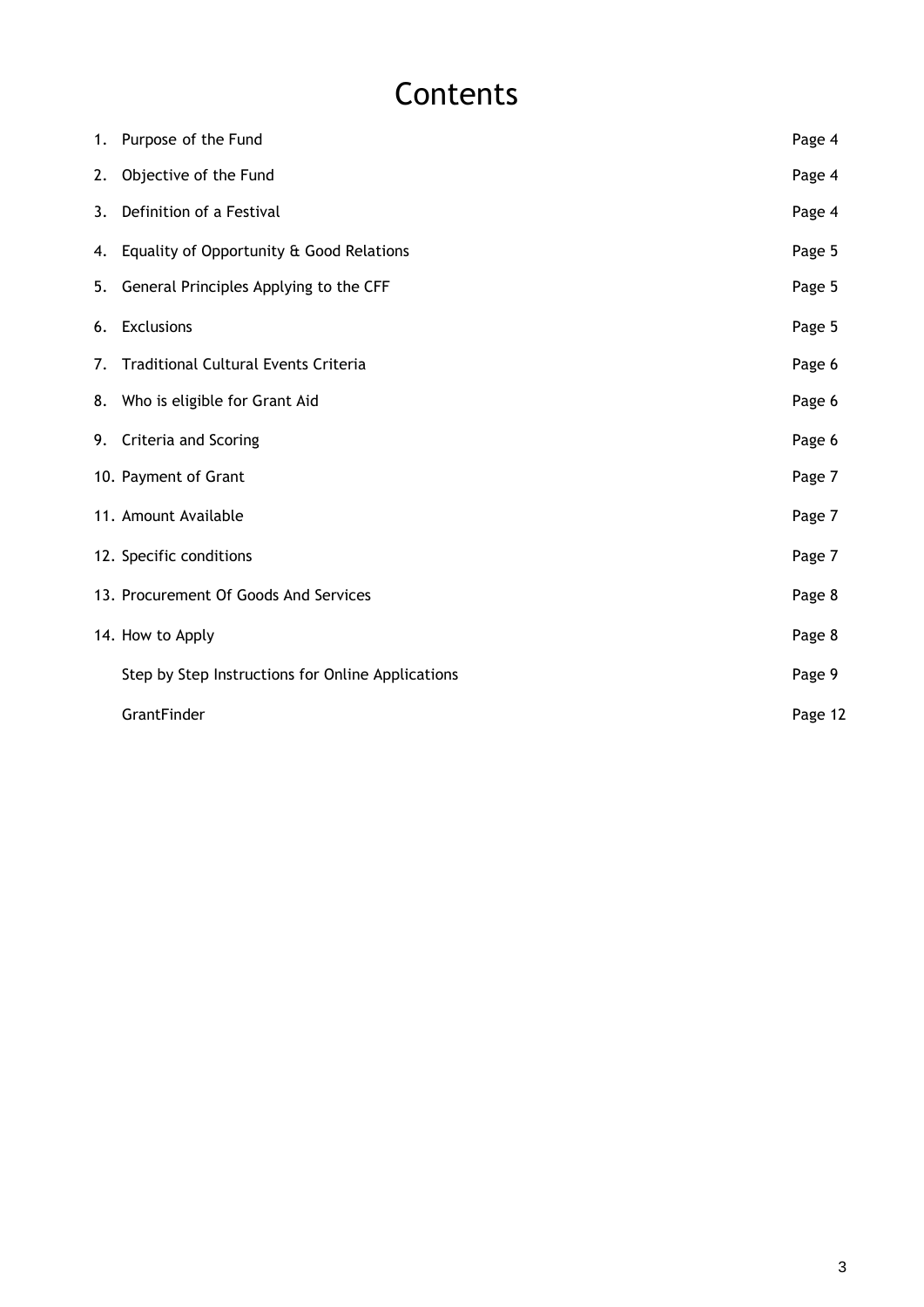#### **1. The Purpose of the Fund**

A key priority of the scheme is to enable the population to enhance their quality of life through participation/engagement in culture, arts and leisure activities.

The scheme supports statutory and public policy obligations to deliver Section 75 requirements and to promote equality of opportunity and tackle poverty and social exclusion.

The Community Festivals Fund (CFF) was established in recognition of the positive contribution that festivals can make to communities and to the local economy.

The Community Festivals Fund is open to applications for festivals taking place before **31 March 2022**.

The scheme will operate on a rolling basis from 12noon on Friday  $2^{nd}$  July 2021 to 31<sup>st</sup> January 2022 or before this date if the budget has been fully allocated.

The indicative dates for funding are shown below:

| <b>Applications close</b><br><b>Applications open</b> |                 | Proposed activity end | <b>Final Claims/Paperwork to</b> |
|-------------------------------------------------------|-----------------|-----------------------|----------------------------------|
|                                                       |                 |                       | be submitted by                  |
| 2 July 2021                                           | 31 January 2022 | 31 March 2022         | 30 April 2022                    |

#### **2. Objective of the Fund**

The objectives of the Community Festivals Fund are as follows:

- a) to support the community and voluntary sector in promoting equality and target poverty and social exclusion;
- b) to enable communities to celebrate and encourage cultural expression;
- c) to enhance community relations\*;
- d) to enable partnership working between the community and voluntary sector and local Councils
- e) to improve the capacity of community festivals by providing support and training in addition to funding towards the cost of events.

*\* Community relations in this context should be understood to refer to all equality groups (as defined by Section 75 of the Northern Ireland Act) living in our communities.* 

#### **3. Definition of a Festival**

A community festival is defined as a series of events (or a single event with several elements) with a common theme and delivered within a defined time period. It is developed from within a community and should celebrate and positively promote what the community represents.

Community festivals are about participation, involvement, and the creation of a sense of identity and are important in contributing to the social well being of a community.

They must be initiated and led by, or in partnership with a community organisation. The community must play a strong part in the development and delivery of the festival and have ownership of it. For the purposes of the Community Festival Fund the following will apply;

- all Festivals must be culture based, where culture is defined as ideas, customs, and social behaviour of a particular people or social grouping;
- all festivals must demonstrate their commitment to promoting social cohesion, social inclusion, equality of opportunity and good community relations; and
- in this context, 'community' includes communities of interest as well as geography and identity.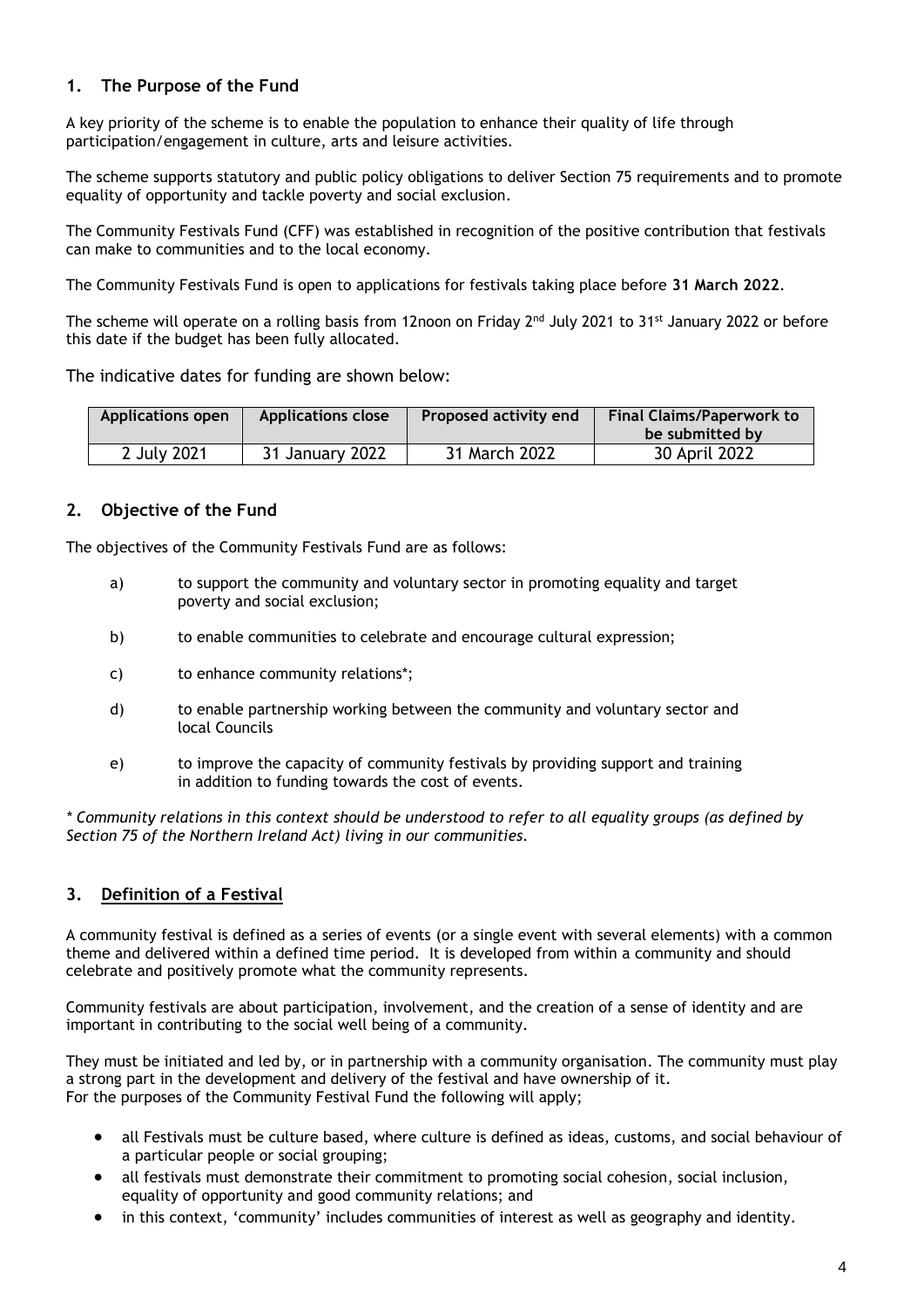#### **4. Equality of Opportunity & Good Relations**

While administering this Scheme, Mid & East Antrim Borough Council will ensure the promotion of equality of opportunity between:

- persons of different religious belief, political opinion, racial group, age, marital status or sexual orientation;
- men and women generally;
- persons with a disability and persons without;
- **PERSONS WITH DEPENDANTS AND PERSONS WITHOUT.**

In addition due regard will be given to the promotion of good relations between persons of different religious belief, political opinion or racial group.

#### **5. General Principles Applying to the CFF**

The following general principles will apply to Mid & East Antrim Borough Council's administration of the fund.

- This is a competitive scheme and applications will be determined on the basis of merit.
- Applications to this scheme will be open to all festivals that can meet the core criteria of the scheme irrespective of whether they are established or emerging events.
- Festivals will continue to be able to apply to other sources of public support which will add value to the festival.
- Festivals should contribute to the promotion of a positive image of Northern Ireland and organisers must take steps to avert anti-social behaviour.
- Organisations in receipt of public funding must comply with all statutory obligations regarding the delivery of and access to their events.
- Festival organisations will make every effort to increase capacity within the community through e.g. skills training and volunteering.
- Festival organisations will be expected to make efforts to maximise income through ticket sales and sponsorship. They should develop a plan to improve their sustainability and reduce reliance on public funding.
- It is a prime responsibility of Government to ensure the proper and efficient use of and the accountability of public monies. To this end, festivals will be required to provide relevant supporting information when applying for funding.
- Festival organisations will be required to demonstrate the effectiveness and impact of their festival and that public funding is put to good use and shows a positive and measurable impact on the local community or economy.

#### **6. Exclusions**

The Community Festivals Fund will not normally provide funding for the following activities:

- festivals taking place outside of the Mid & East Antrim Borough Council area;
- festivals of a commercial nature, organised to make a profit;
- trade or professional conferences/conventions;
- festivals that are primarily fundraising events, are heavily branded with charity branding or deploy potential sources of income from a festival to a charity;
- awards ceremonies or industry events;
- residential courses and associated events;
- festivals that are social events for an organisation; and
- primarily tourism focused events where the organisation cannot demonstrate significant community involvement.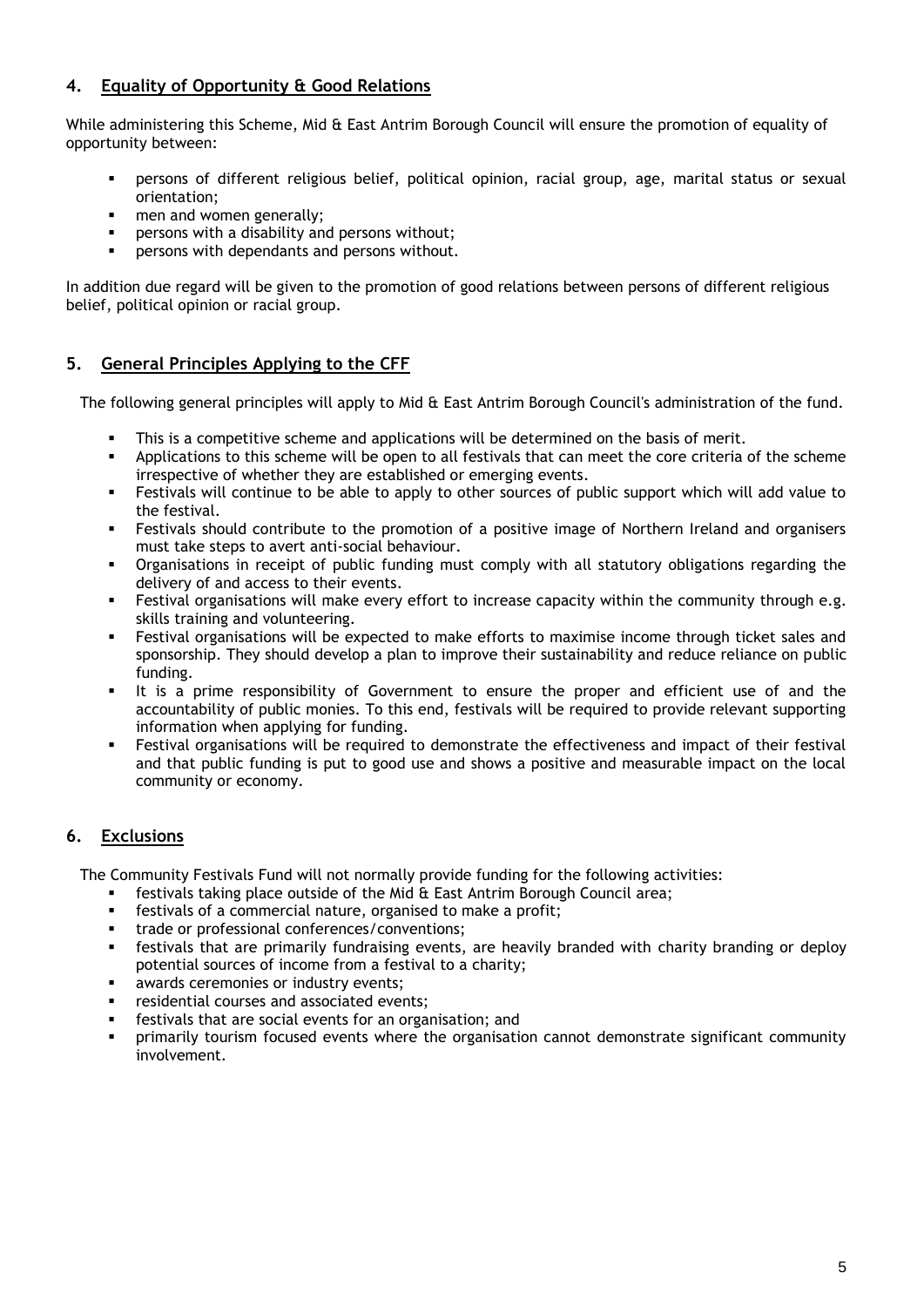#### **7. Traditional Cultural Events Criteria**

For festivals/events, which take between 9 and 13 July and 13 and 17 August 2021, the following criteria will be applied in addition to the standard terms and conditions of Community Festivals Fund.

#### **Good Relations**

In the interest of good community relations, it is desirable that organisers endeavour to discourage sectarian or racist graffiti or the flying of flags or emblems or the burning of election posters at their bonfire site.

#### **Funding Conditions**

Funding for festivals will be withdrawn where bonfires contain any tyres.

#### **8. Who is Eligible for Grant Aid?**

To qualify for grant aid under this Scheme applicants **must** meet the following criteria:

- Groups must be properly constituted with an elected committee (appropriate details are requested in the Application Form).
- Groups must be based in the Mid & East Antrim Borough Council area.

#### **9. Criteria and Scoring**

In order to deliver the Fund's aims and principles festival organisers will need to demonstrate how their event addresses the following issues:

Core

- i. promotes equality;
- ii. targets poverty and/or social exclusion;
- iii. has strong community participation;
- iv. provides opportunities for people to improve skills or receive training;
- v. improves community relations;
- vi. contributes to building a strong sense of community; and
- vii. demonstrates value for money.

#### Desirable

- i. attracts visitors to the area.
- ii. provides opportunities for development this includes capacity-building, links with other organisations and diversity of activities.
- iii. takes steps to address rural isolation issues where applicable.
- iv. encourages a 'sense of place' through connecting the community with, and effectively using, public places and the local built environment, particularly infrequently used or abandoned spaces.

**Each of the core criteria will be scored out of 5 with weighting being applied to the promotion of equality and the targeting of poverty and/or social exclusion. Applications must achieve a total score of at least 50% at assessment of the core criteria.** 

**In the event of the scheme being over-subscribed, Council may be required to score the desirable criteria out of 5 also to ensure that it stays within the allocated budget. Where possible, applicants should incorporate the elements identified under the desirable criteria into their festival and provide details within the application. In this instance, only applications scoring higher than 50% overall will be awarded funding.**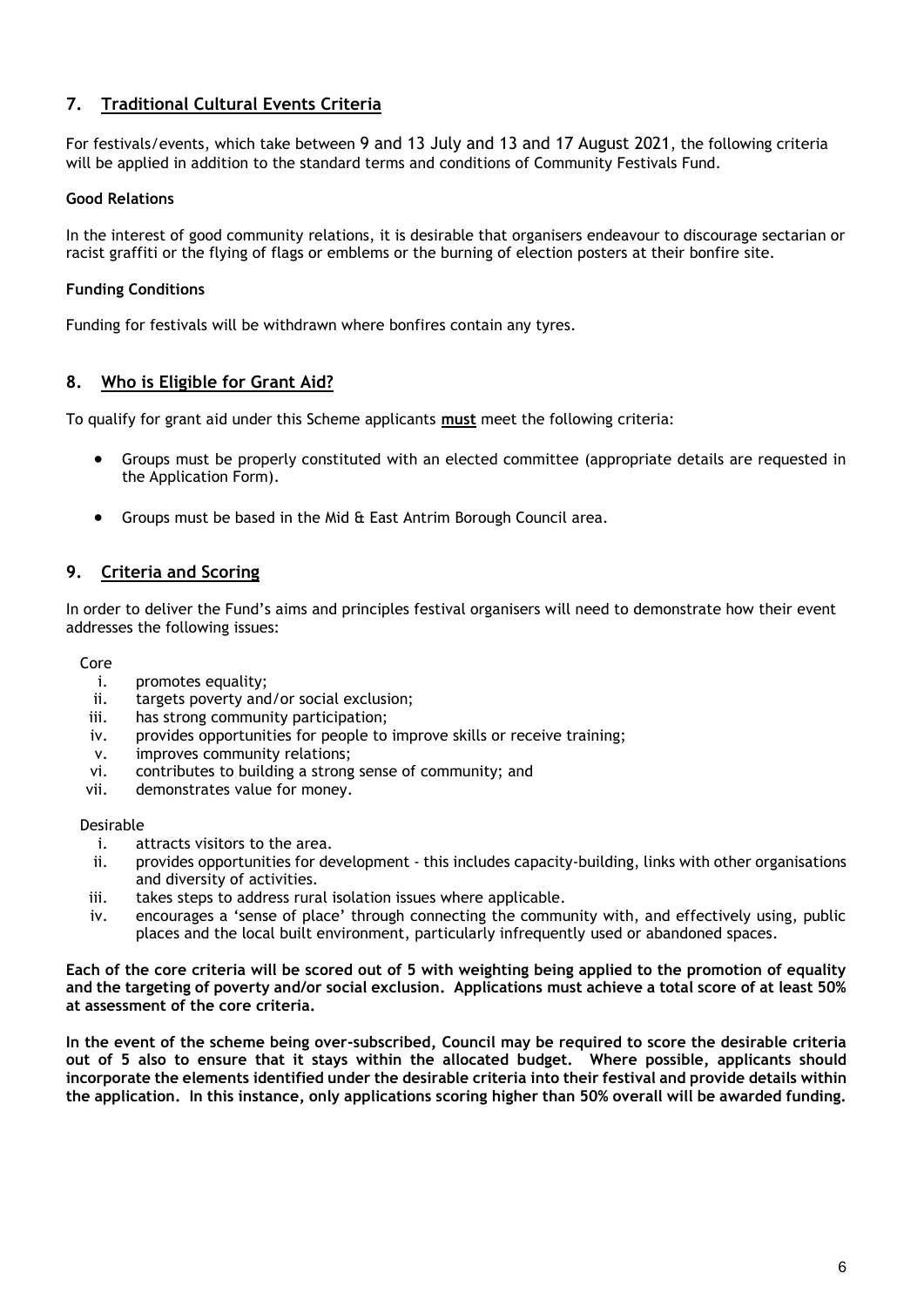#### **10. Payment of Grant**

Payment of grant will be made after the project or activity has taken place and upon completion of the Project Report and Claim Form and the submission of original invoices, receipts and bank statements.

In the instance where issues with cash flow may prove detrimental to the project or activity taking place, consideration may be given to releasing 50% of the awarded funding in advance. This will be done on a case by case scenario and the applicant will be required to demonstrate that there is a need for this advance payment. No further payments will be made until completion of the project and satisfactory vouching has taken place.

Please consult the Grants Officers if you require any additional information.

#### **11. Amount Available**

| <b>Single Day Festivals</b><br>100% funding up to £1,500 | Festivals must last more than 3 hours and must consist of<br>more than one element. e.g. BBQ, children's<br>entertainment, music etc.                                    |
|----------------------------------------------------------|--------------------------------------------------------------------------------------------------------------------------------------------------------------------------|
|                                                          |                                                                                                                                                                          |
| <b>Multi-day Festivals</b><br>100% funding up to £2,000  | Festival activities must take place over two or more<br>consecutive days and have a common theme. Each day<br>must contain activities lasting more than 3 hours per day. |

#### **12. Specific Conditions**

- The amount of funding available will be subject to the level of match funding confirmed by DCAL. Letters of Offer may be withheld until DCAL's match funding has been confirmed.
- Successful applicants of the Grants Support Scheme will not be permitted to apply for additional funding under this scheme for that particular project. However, these groups may apply for funding for a different activity that qualifies in one of the listed categories of this scheme.
- Groups in receipt of funding from other sections of Council are ineligible to apply for additional funding for that project under this scheme. However, these groups may apply for funding for a different activity that qualifies in one of the listed categories of this scheme.
- **N.B.** It is the responsibility of the applicant to ensure that all statutory licences and permits are in place prior to an event taking place. Typical licences required for a community event include Entertainments, Street Trading etc. For information on licences and fees, please visit www.midandeastantrim.gov.uk/business/licencing
- Full terms and conditions are available on the Council website by going to www.midandeastantrim.gov.uk/community/grants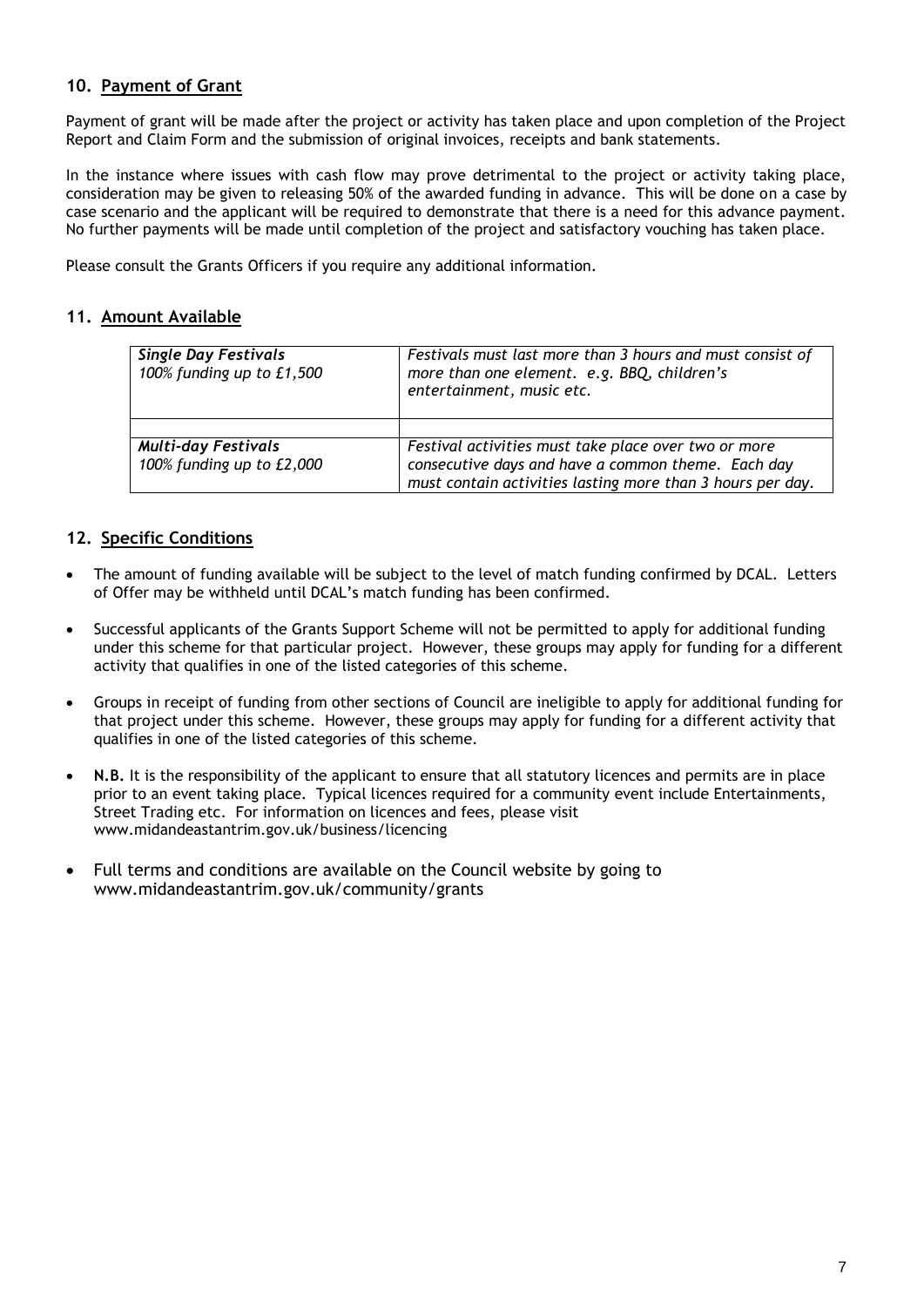#### **13. Guidelines for Procurement of Goods and Services**

The following procurement procedures must be adhered to when purchasing any individual good or service relating to the project or event. Applicants are required to upload the necessary written quotations as outlined below to the application form. Failure to do so will result in the application not moving to the next stage of evaluation and may be deemed ineligible for funding.

#### **Quotations:**

| Estimated value of individual<br>item of expenditure (exc. VAT) | <b>Number of Quotations Required</b>     |
|-----------------------------------------------------------------|------------------------------------------|
| £0 - £2,999.99                                                  | Minimum of 1 telephone / email quotation |
| $ E3,000 - E7,999.99 $                                          | Minimum of 3 written / email quotations  |
| £8,000 - £29,999.99                                             | Minimum of 4 written / email quotations  |

#### **Tendering:**

| <b>Estimated value of individual</b><br>item of expenditure (exc. VAT) | Procedure                         |
|------------------------------------------------------------------------|-----------------------------------|
| £30,000+                                                               | <b>Publicly Advertised Tender</b> |

Regulations to note:

- The Public Supplies Contracts Regulations 1991
- The Public Works Contracts Regulations 1991
- The Utilities Supply and Works Contracts Regulations 1992
- The Public Services Contracts Regulations 1993
- It is good practice to have a system of opening and evaluating tenders.
- Claims: Please use the proforma provided and submit by the target date. Original invoices and receipts should be submitted and a copy retained for your records.
- Any legal agreements should only be made following professional advice.
- When renewing insurance always check with alternative firms to obtain the best quote. Voluntary organisations like NICVA have favourable group arrangements in place.
- Applicants are advised to maintain records of small purchases in a petty cash book and to ensure that cheques are not signed in advance.
- Where it is evident that one supplier can provide the product or service as one itemised invoice as opposed to a series of invoices, the project promoter should treat this as such and seek quotations according to procurement thresholds. This will ensure the best value for money. Separating the scope of works into sections for the purpose of invoicing below the procurement threshold, will be deemed by audit as purposely splitting work values to avoid due process.

**N.B.** Council, at its discretion, may contact suppliers directly to verify expenditure has taken place in accordance to the application for funding and any offer of funding by Council. Cases of suspected fraud involving Mid and East Antrim Borough Council funds will be reported to the police.

#### **14. How to Apply**

Applications are made online by going to **www.midandeastantrim.gov.uk/community/grants**

Further Information on the grant process is available by contacting the Grants Office at:

028 2563 3530 or 028 9335 8240 [grants@midandeastantrim.gov.uk](mailto:grants@midandeastantrim.gov.uk)

The Community Festivals Fund is open to applications for festivals taking place before **31 March 2022**.

The scheme will operate on a rolling basis from 12noon on Friday 2<sup>nd</sup> July 2021 to 31<sup>st</sup> January 2022 or before this date if the budget has been fully allocated.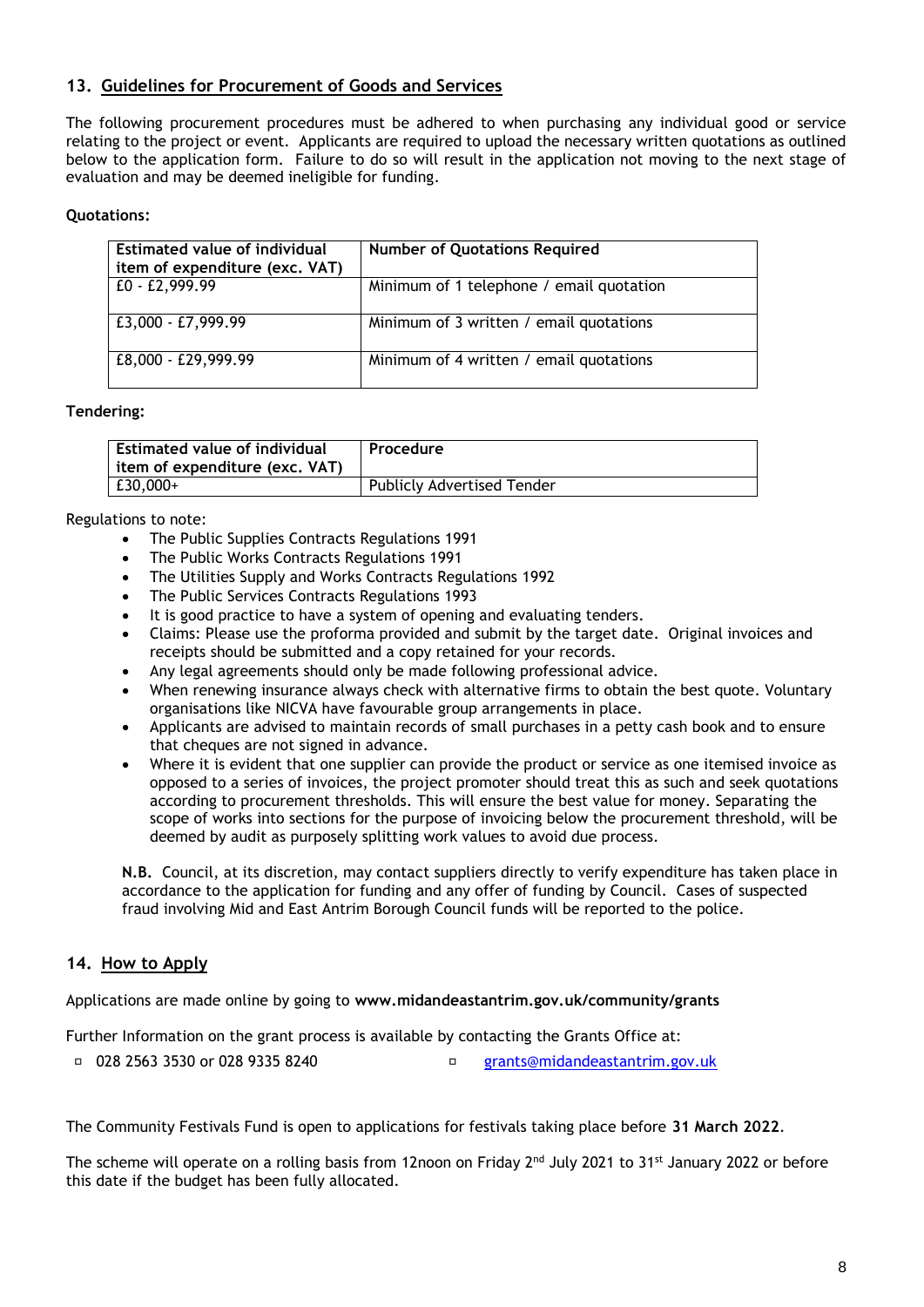### **Step by Step Instructions for Online Applications**

- 1. Visit the Council website by going to [www.midandeastantrim.gov.uk](http://www.midandeastantrim.gov.uk/)
- 2. Select 'Resident' at the top of the main screen and then 'Grants and Funding'.
- 3. Select the scheme for which you wish to apply to and select 'Apply here for funding'



4. The Council's Funding Hub will load up. If you are new user to the system (i.e. have not made application since 1 April 2015) select the Blue box to 'Register for a new Account'. Users who have previously registered on the system can select the Green box to 'Login' to their account.

|                                                                                                                                                  | Welcome to Mid & East Antrim Council's Online Funding Hub. |  |  |  |
|--------------------------------------------------------------------------------------------------------------------------------------------------|------------------------------------------------------------|--|--|--|
| Grants are available for qualifying groups throughout the Mid and East Antrim Council area.                                                      |                                                            |  |  |  |
| If you haven't used this site before and don't have an account yet then click this button to begin.                                              |                                                            |  |  |  |
| Please note that applying for a grant is a competitive process and awards are subject to the availability of funds and may be subject to change. |                                                            |  |  |  |
| Are you applying for the first time?                                                                                                             | Already have an account?                                   |  |  |  |
| Register for a new account                                                                                                                       | Login                                                      |  |  |  |
|                                                                                                                                                  |                                                            |  |  |  |

- 5. To start a new application, select any of the blue 'Apply for Grant' buttons.
- 6. If you want to continue a previously started application, select the 'Draft Applications' tab and find the application desired.

| wgn Council                                                                                                           |                                        |                               |                                   |                        |
|-----------------------------------------------------------------------------------------------------------------------|----------------------------------------|-------------------------------|-----------------------------------|------------------------|
| Available<br>Draft<br>Submitted<br>$\mathbf{m}$<br>146<br><b>Applications</b><br><b>Applications</b><br><b>Grants</b> | 21<br>Correspondence 70                | $\triangle$ Actions 1         |                                   |                        |
| Filter by Grant Type =                                                                                                |                                        |                               |                                   |                        |
| GRANT <sup>A</sup>                                                                                                    | <b>STATUS :</b>                        | <b>RESOURCES</b>              | TYPE 0                            |                        |
| Funding for Events - Hire of Public Conveniences<br><b>Show Description</b>                                           | Open)<br>Closes 31/03/2020 at<br>23:59 | 冏<br>Guidance<br>Notes        | <b>Community Grant</b><br>Funding | <b>Apply for Grant</b> |
| <b>Funding for Events - International Events</b><br><b>Show Description</b>                                           | Open)<br>Closes 31/03/2020 at<br>23:59 | n<br>Guidance<br><b>Notes</b> | <b>Community Grant</b><br>Funding | <b>Apply for Grant</b> |
| <b>Funding for Events - Major Events</b><br><b>Show Description</b>                                                   | Open)<br>Closes 31/03/2020 at<br>23:59 | n<br>Guidance<br><b>Notes</b> | <b>Community Grant</b><br>Funding | <b>Apply for Grant</b> |
| Funding for Events - Medium Events<br><b>Show Description</b>                                                         | Open)<br>Closes 31/03/2020 at<br>23:59 | n<br>Guidance<br><b>Notes</b> | <b>Community Grant</b><br>Funding | <b>Apply for Grant</b> |
|                                                                                                                       |                                        |                               |                                   |                        |

- 7. Upon selecting to start a new application, the next page you will find is a list of the grants currently open along with the closing dates and an electronic copy of these guidance notes.
- 8. Select the grant you wish to apply for by ticking the box on the left of the grant name. N.B. only one grant can be selected per application.
- 9. You now have two options at the bottom of this page; either to start a blank application from the beginning by selecting 'Create New Application' or to clone a previously submitted form.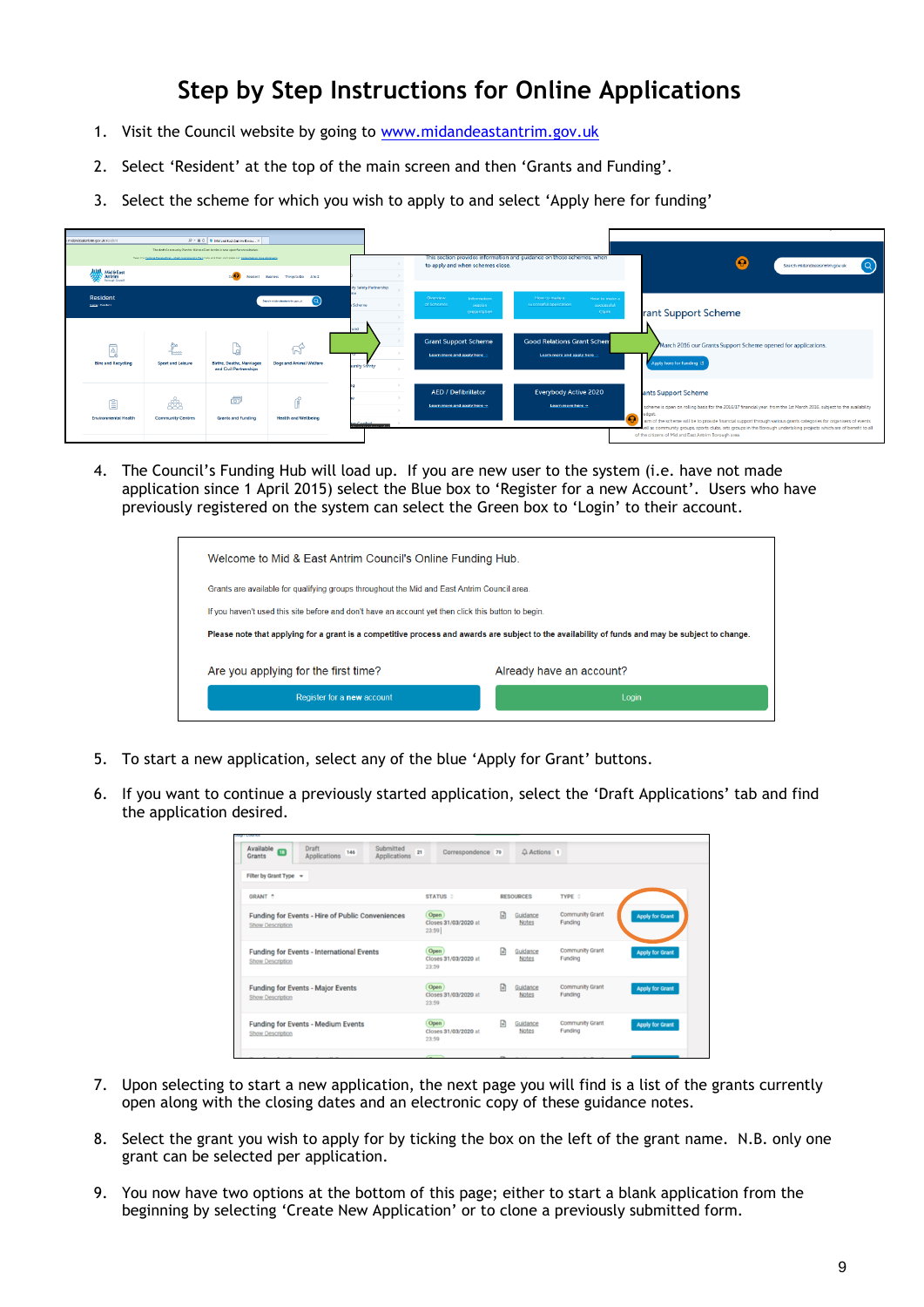10. To clone an application, first select the previous application from the drop-down box. Then select 'Clone Previous Application'. The information submitted in the group details and upload documents will automatically enter into the new form. The applicant will be required to enter the information specifically relating to the new project. If any of the uploads require updating from the last application, please do this manually in the 'Documents' tab.

|   | <b>Clone Previous Application</b><br><b>Select Previous Application:</b><br>Grants for Groups - Other Distinctive Projects 07/12/2016<br>٠ | <b>Create New Application(s)</b> |    |
|---|--------------------------------------------------------------------------------------------------------------------------------------------|----------------------------------|----|
| г | <b>Grants for Groups - Other Distinctive Projects</b>                                                                                      | Tuesday, 31/03/2020 @ 23:59      | lΞ |
| о | <b>Grants for Groups - Civic Representation</b>                                                                                            | Tuesday, 31/03/2020 @ 23:59      | E  |
| П | Grants for Groups - Coaching Courses & First Aid<br>Training                                                                               | Tuesday, 31/03/2020 @ 23:59      | lΞ |
| с | Grants for Groups - Public Liability Insurance                                                                                             | Tuesday, 31/03/2020 @ 23:59      | Е  |
| с | Grants for Groups - Village Christmas Lights                                                                                               | Tuesday, 31/03/2020 @ 23:59      | lΞ |
| г | <b>Grants for Groups - Environmental Projects</b>                                                                                          | Tuesday, 31/03/2020 @ 23:59      | lΞ |

- 11. In either instance, the application form will now load and you must complete all sections with as much relevant detail as possible. Boxes marked with a red  $\stackrel{*}{\cdot}$  are mandatory and must be completed to allow submission of the form.
- 12. Applicants can navigate through the form by using the tabs at the left side of the page or by using the blue boxes at the bottom of each page. Moving from page to page will automatically save the information entered up to the point where one of these is pressed.



13. The 'Documents' tab allows applicants to upload electronic or scanned copies of the required supporting documentation for the application, such as the constitution, accounts, bank statement etc. Once again the sections marked with a red \* are mandatory for the submission of an application. If you require assistance with the upload of documents, you can contact a Grants Officer by email on grants@midandeastantrim.gov.uk



- 14. The final page of the application is the Submission page in which you should read the terms and conditions of the scheme and statement regarding equality of opportunity. The tick boxes indicating that you agree to the conditions must be selected before the application can be submitted.
- 15. Complete the Declaration section at the bottom of the page and when ready press 'Submit'.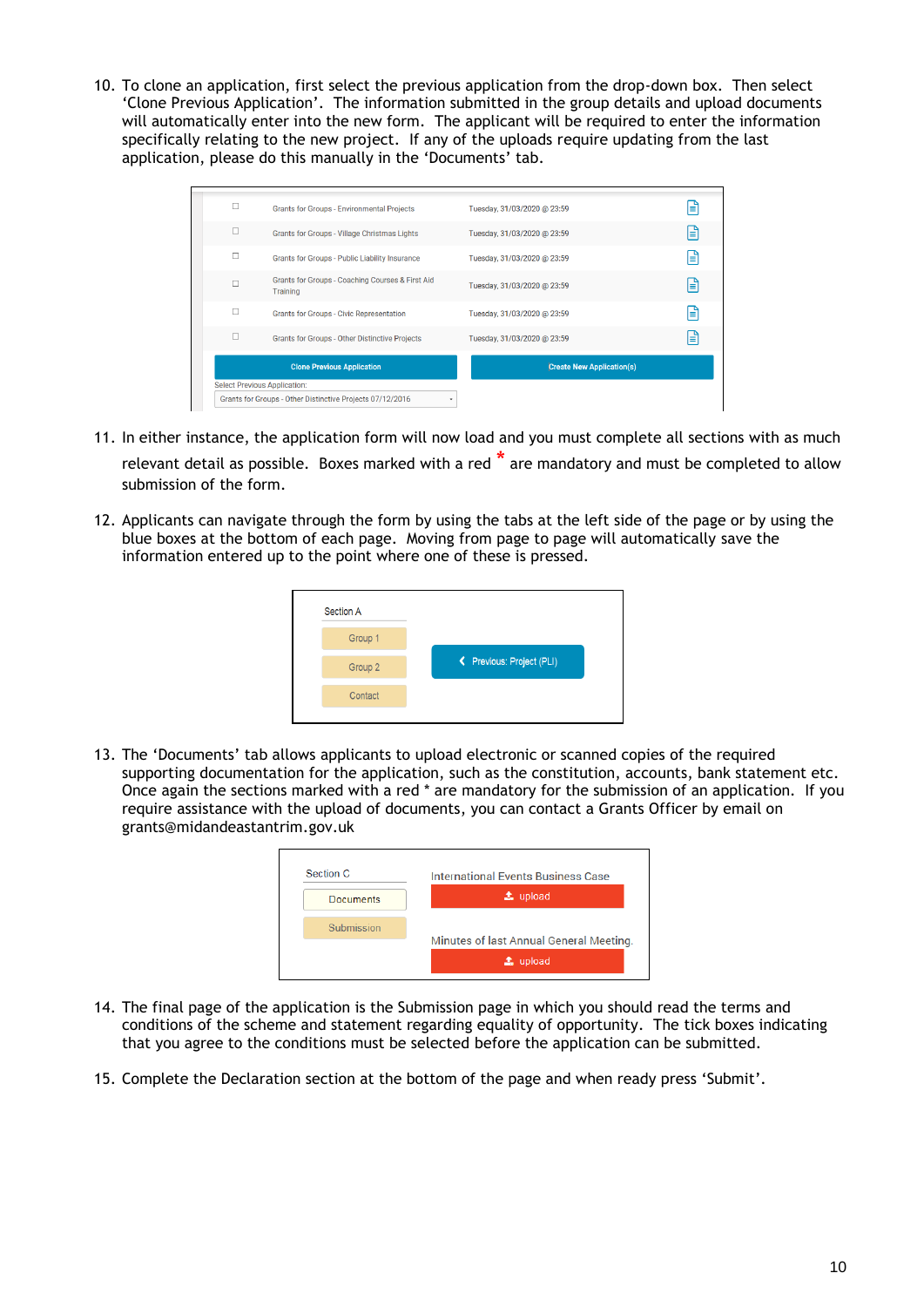#### 16. If the application is complete, a box will appear to confirm a successful submission.

|             | You must read and agree to the following by ticking the boxes below: |
|-------------|----------------------------------------------------------------------|
| $\Box$      | Terms and Conditions of the Grant                                    |
| П           | <b>Statement Regarding Equality of Opportunity</b>                   |
| Name        |                                                                      |
|             |                                                                      |
|             | <b>Position Held</b>                                                 |
|             |                                                                      |
| <b>Date</b> |                                                                      |
|             |                                                                      |
|             | On behalf of                                                         |
|             |                                                                      |
|             |                                                                      |

17. If there are any omissions from the form, a box will appear to inform you of the sections missed. Press 'View' and the system will take you to the section, which requires attention. Once all areas are complete, press the 'Submit' button once again.

| <b>A</b> Current Application Status |                                           |              |  |  |
|-------------------------------------|-------------------------------------------|--------------|--|--|
|                                     | Your application contains 30 errors:      |              |  |  |
| View                                | This field is required.<br>Name of Group  |              |  |  |
| View                                | This field is required.<br>Address Line 1 |              |  |  |
| View                                | This field is required.<br>Tours LCity    |              |  |  |
|                                     |                                           | <b>Close</b> |  |  |